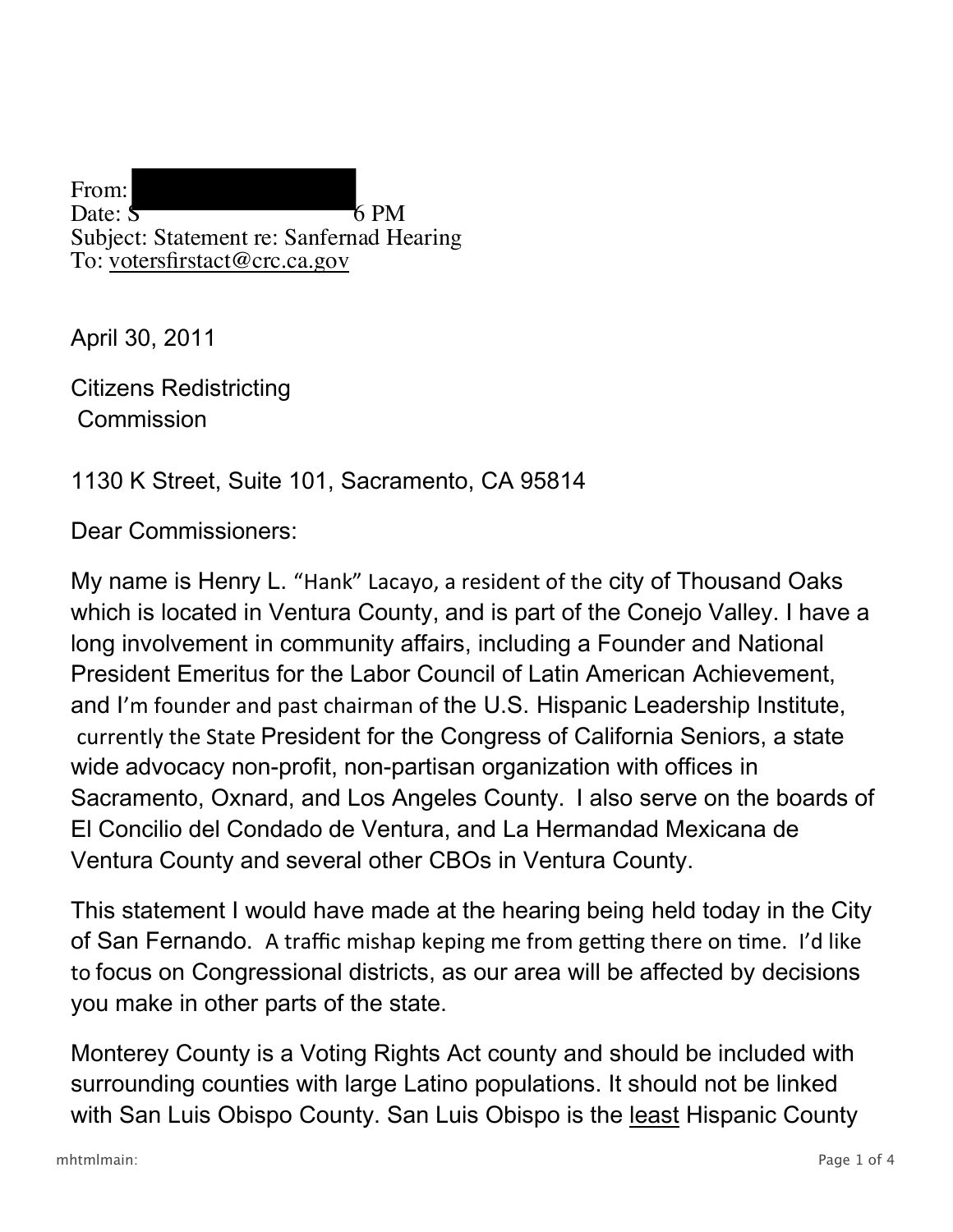in the southern third of the state of California. It is the least Hispanic County that adjoins Monterey County. Please honor the intention of the Voting Rights Act.

San Luis Obispo County residents testified to you that they wanted to be included in a coastal district. Since San Luis Obispo County should not be connected to Monterey County, it should be connected to Santa Barbara County. Happily, the populations of San Luis Obispo County and Santa Barbara County are roughly equal to the proper population for a Congressional District.

Ventura County forms a natural Congressional District, except that its population exceeds the population of a Congressional District by about 110,000, so almost all of Ventura County will be in one. The question is what part of Ventura County should be connected with Los Angeles County. The clear answer is the Conejo Valley communities of Oak Park, and potentially all of the city of Thousand Oaks.

Such an approach has the additional advantage of keeping the poor and most Latino parts of Ventura County in the same district, and I know that you've heard testimony that this unity should be achieved. I'm sure you heard this in San Luis Obispo, not only from people in Oxnard, but from the Ventura County communities of Port Hueneme, Ventura, Santa Paula, and El Rio.

(More)

(2)

This also has the additional advantage of respecting the input you've received from the Simi Valley Chamber of Commerce, which points out convincingly that Simi Valley should not be connected to Los Angeles County.

In conclusion, on Congressional Districts please create a San Luis Obispo / Santa Barbara District, a Ventura County District with all of Ventura County except the Conejo, and a Conejo / West San Fernando Valley district. ( If I